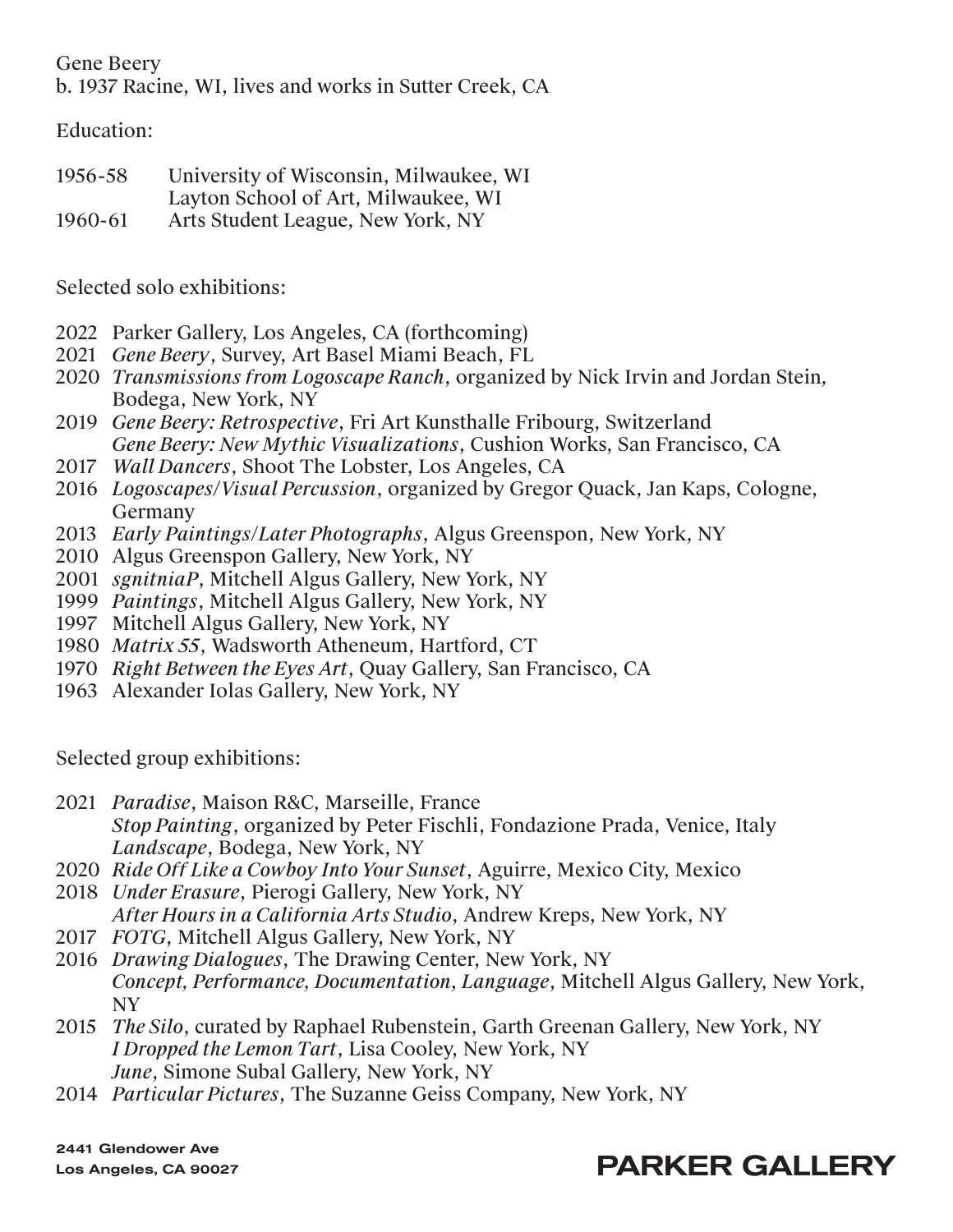*Keeping a Close Eye on the Wind* (with Josh Abelow), Bodega, New York, NY *Keeping a Close Eye on the Wind*, Freddy, Baltimore, MD *Activities for a spare hour. Culture vultures. Feed your brain. Going in a group. Going solo. Mood. Chill*, organized by Bodega, Queer Thoughts, Chicago, IL

- 2013 *The Picnic: Adriana Lara & Gene Beery*, Algus Greenspon, New York, NY *Sol LeWitt as Collector. An Artist and his Artists*, Museo d'Arte Contemporanea Donna Regina, Naples, Italy; traveled to Centre Pompidou-Metz, Paris, France
- 2012 *Materializing "Six Years": Lucy R. Lippard and the Emergence of Conceptual Art*, Brooklyn Museum, Brooklyn, NY *Context Message*, Zach Feuer, New York, NY
- 2011 *Summer Salt*, The Proposition, New York, NY *Heads With Tails*, organized by West St. Gallery at Harris Lieberman, New York, NY
- 2010 *White Columns Annual*, curated by Bob Nickas, White Columns, New York, NY
- 2008 *No Images of Man*, curated by Mitchell Algus, Gering & Lopez Gallery, New York, NY *Never Work*, curated by Roger White, 191 Henry St, New York, NY
- 2006 *Exquisite Corpse*, curated by Bob Nickas and Mitchell Algus, Mitchell Algus Gallery, New York, NY
- 1999 *Red*, Mitchell Algus Gallery, New York, NY
- 1977 La Mammelle Artspace, San Francisco, CA
- 1975 *1975 Biennial Exhibition*, Whitney Museum of American Art, New York, NY
- 1973 *Drawing II*, Quay Gallery, San Francisco, CA
- 1970 *955,000*, curated by Lucy Lippard, Vancouver Art Gallery, Vancouver, Canada
- 1969 *557,087*, curated by Lucy Lippard, Seattle Art Museum, Seattle, WA *Number 7,* curated by Lucy Lippard, Paula Cooper Gallery, New York, NY *The Spirit of Comics*, University of Pennsylvania Institute Contemporary Art (ICA), Philadelphia, Pennsylvania
- 1965 *51st Wisconsin Painters and Sculptors Annual*, Milwaukee Art Center, Milwaukee, WI
- 1962 *Recent Painting USA: The Figure*, The Museum of Modern Art, New York, NY

Selected Public Collections:

Blanton Museum of Art, Austin, TX Middlebury College Museum of Art, Middlebury, VT New Mexico Museum of Art, Santa Fe, NM di Rosa Center for Contemporary Art, Napa, CA

Awards & Grants:

- 1994 Californian State Fair Award of Excellence, Painting
- 1983 N.E.A. Artist's Books
- 1962 William and Noma Copley Foundation
- 1961 Artist Max Ernst

## PARKER GALLERY